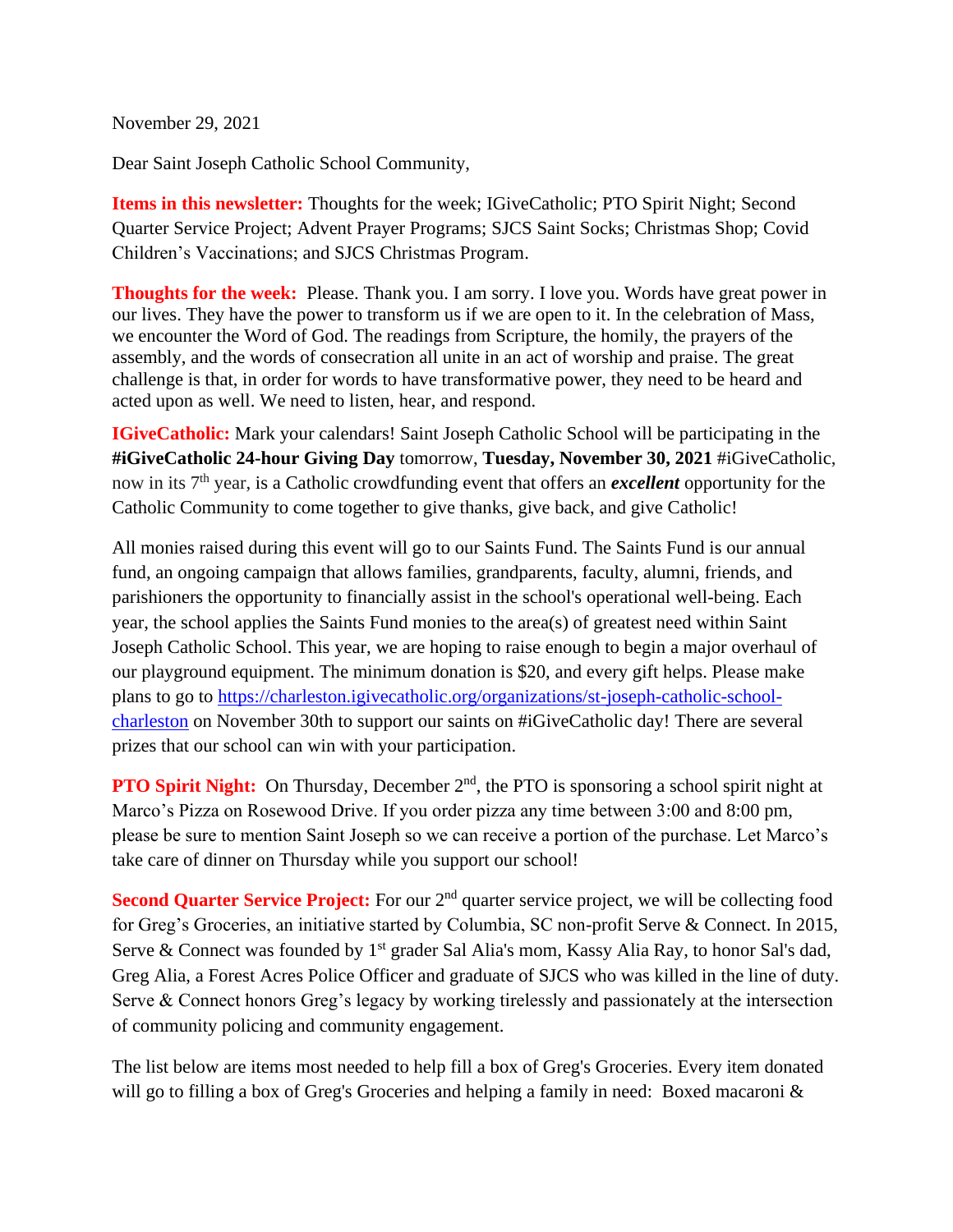cheese, Spaghettios, instant mashed potatoes (individual packets) canned vegetables, canned soup, canned beans, and canned fruit.

## **The deadline to donate food for Greg's Groceries has been extended to next Friday, December 10th.**

Advent Prayer Programs: The school will host two prayer programs during this holy season. The first is a special Advent gathering of Mary's Children and will begin tomorrow, Tuesday, November 30<sup>th</sup>. This group will meet each day the school is in session from 7:25-7:45 am. Students will gather each morning in the cafeteria to pray the rosary and prepare their hearts for the coming of Jesus.

Also starting tomorrow, Tuesday, November  $30<sup>th</sup>$  at 8:00a all students will assemble in the gym for the blessing and lighting of the school Advent wreath. Advent wreath services will continue at 8a each Tuesday and Thursday the school is in session during Advent. Parents and parishioners are welcome to join us for any of these prayer programs.

**SJCS Saint Socks:** Our PTO is hosting a new fundraiser this year offering Saint Joseph's spirit socks. Each pair is \$15, and the socks will be allowed to be worn with students' daily uniforms and during basketball games. Pre-order is now open using the link below and will be available through December 5<sup>th</sup>. Help support our school with Saints Socks! <https://stjosephschoolsocks.itemorder.com/>

**Christmas Shop:** The SJCS Christmas Shop will be open December 6-8<sup>th</sup>. The Christmas Shop is a St. Joseph tradition and offers students the opportunity to purchase small gifts for family and friends. Items in the shop range from \$.50 to \$10. A form is in today's Monday folder - please complete it and fill out a gift tag to attach to each gift. Return form, money, and tags to your child's teacher by Monday, December  $6<sup>th</sup>$ . We will have the shop in the cafeteria again this year. However, for 2nd- 6th grade, shopping will go back to taking place during lunch and recess. The 4K-1st grade classes will sign up for a designated time slot the first two days of the store. Official store hours will be 8:30-2 M-T. Wednesday shopping will only be open from 11-1:30.

**Covid Children's Vaccinations:** The decision to give the Covid vaccination is a parental choice. If you decide to vaccinate your child, please share that information with our School Nurse, Jessica Eadon [Jeadon@stjosdevine.com.](mailto:Jeadon@stjosdevine.com) The school will be tracking those who are vaccinated for the purpose of quarantining. Students who are fully vaccinated or have tested positive for COVID in the past 90 days and do not have symptoms will not be required to quarantine.

**SJCS Christmas Program:** The school will host our Christmas program on Thursday, December 16<sup>th</sup>. This year due to a change in the max capacity of the gym we will be hosting two shows. The first show will be from 6:00-6:45 and will feature  $4K$ ;  $1^{st}$ ;  $3^{rd}$ ; and  $5^{th}$  grades as well as the Bel Canto choir. The  $2<sup>nd</sup>$  show will be 7:15-8:00 and will feature 5K;  $2<sup>nd</sup>$ ; 4<sup>th</sup> and 6<sup>th</sup>. We ask that your child be dropped off 30 minutes before the start of their show and picked up